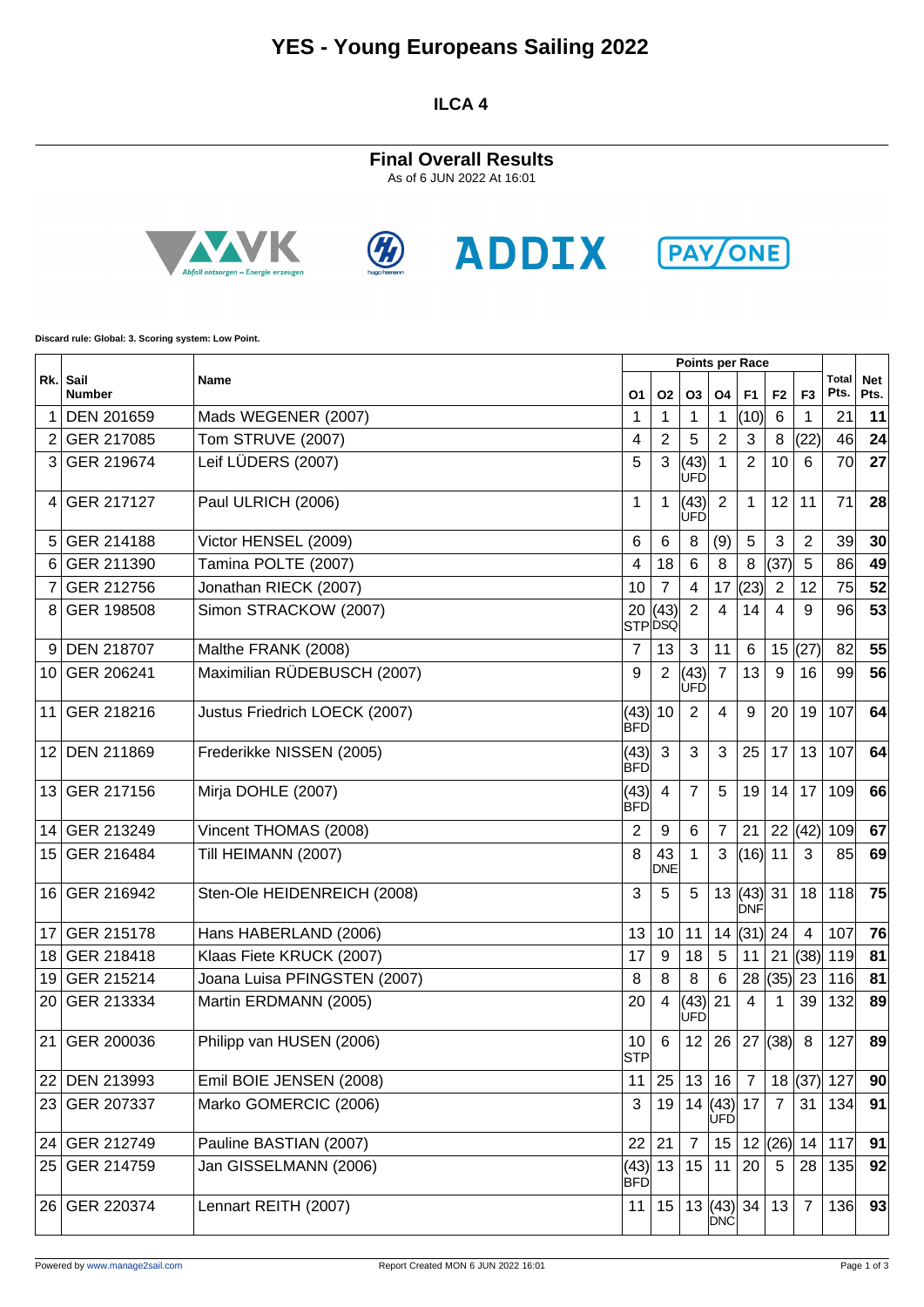# **YES - Young Europeans Sailing 2022**

### **ILCA 4**

#### **Final Overall Results**

As of 6 JUN 2022 At 16:01

|     | Sail<br><b>Number</b> | Name                            | <b>Points per Race</b>  |             |                       |                    |                |                 |                |               |                    |
|-----|-----------------------|---------------------------------|-------------------------|-------------|-----------------------|--------------------|----------------|-----------------|----------------|---------------|--------------------|
| Rk. |                       |                                 | О1                      | <b>O2</b>   | O <sub>3</sub>        | O <sub>4</sub>     | F <sub>1</sub> | F <sub>2</sub>  | F <sub>3</sub> | Total<br>Pts. | <b>Net</b><br>Pts. |
| 27  | GER 217084            | Max STRUVE (2009)               | 16                      | 14          | 15                    | 18                 | 15             |                 | 16 $(29)$      | 123           | 94                 |
| 28  | <b>DEN 219088</b>     | Marcus NISSEN (2008)            | 7                       | 5           | 4                     | (43)<br><b>UFD</b> | 29             | 25              | 34             | 147           | 104                |
| 29  | GER 208273            | Jette FINTZEN (2005)            | 23                      | 12          | 9                     | 10                 | 30             | $(39)$ 21       |                | 144 105       |                    |
| 30  | GER 217128            | Sander WOLFF (2007)             | 14                      | 16          | 10                    | 16                 | (32)           | 23              | 26             | 137           | 105                |
| 31  | GER 210252            | Rebekka MARTIN (2007)           | 9                       | 7           | 19                    | 21                 | 22             | 29              | (32)           | 139 107       |                    |
| 32  | GER 217093            | Felix BONHAGEN (2006)           | 10                      | 11          | 9                     | 13                 | 36             | $(41)$ 30       |                | 150 109       |                    |
| 33  | GER 219628            | Gioia KRANNICH (2005)           | 12                      | 23          | 10                    | 18                 | 24             | (33)            | 25             | 145 112       |                    |
| 34  | GER 191246            | Finn PETZOLD (2006)             | 20                      | 16          | 18                    | 8                  | (37)           | 28              | 24             |               | $151$ 114          |
| 35  | GER 217155            | Lina HARTENBERGER (2006)        | 6                       | 14          | 16                    | 19                 | (35)           | 27              | 33             | 150 115       |                    |
| 36  | GER 218355            | Felix MINEUR (2006)             | 19                      | 8           | 12                    | (43)<br><b>DNF</b> | 33             | 36              | 10             | 161           | 118                |
| 37  | GER 217152            | Jule-Johanna BLANK (2007)       | 2                       | (43)        | 43<br><b>UFDUFD</b>   | 6                  | 18             | 34              | 15             | 161           | 118                |
| 38  | GER 198197            | Filip BALTES (2007)             | (43)<br>BFD             | 15          | 11                    | 14                 | 26             | 19              | 35             | 163 120       |                    |
| 39  | GER 215177            | Jella KRÜGER (2007)             | 12                      | 11          | 17                    | 25                 | (38)           | 32              | 36             | 171           | 133                |
| 40  | <b>DEN 216760</b>     | Emil Agerbo KROGH (2007)        | 15                      | 34          | 26                    | 17                 | (41)           | 30              | 20             | 183 142       |                    |
| 41  | GER 214895            | Mia HAHN (2005)                 | 24                      | 12          | 23                    | 20                 | 40             | 40              | (41)           | 200 159       |                    |
| 42  | GER 179541            | Jelen Tadeus KORT (2008)        | 24                      | 17          | 14                    | 26                 | 39             | (42)            | 40             | 202           | 160                |
| 43  | <b>UKR 210748</b>     | Varvara POSTRELKO (2008)        | 29                      | (43)<br>UFD | 16                    | 19                 | 5              | 1               | 3              | 116           | 73                 |
| 44  | GER 214886            | Alison KORDIC (2008)            | 21<br><b>STP</b>        | 21          | 21                    | (22)               | 3              | 6               | $\mathbf 1$    | 95            | 73                 |
| 45  | <b>DEN 219821</b>     | Mikkel Hjørngaard JENSEN (2008) | (43)<br><b>BFD</b>      | 26          | 43<br><b>UFD</b>      | 10                 | 2              | 8               | 4              | 136           | 93                 |
| 46  | GER 216572            | Nico BRÜCKNER (2006)            | (32)                    | 20          | 20                    | 29                 | 14             | $\overline{2}$  | 8              | 125           | 93                 |
| 47  | GER 214839            | Finn DAMMANN (2009)             | 18                      | 22          | 22                    | 20                 | 8              | (34)            | 15             | 139           | 105                |
| 48  | GER 211224            | Lotta GISSELMANN (2008)         | 17                      | 24          | 24                    | (31)               | 22             | 5               | 19             | 142 111       |                    |
| 49  | GER 217950            | Collin Finley RIEHL (2008)      | (30)  27                |             | 23                    | 24                 | 11             | 20              | 6              | $141$ 111     |                    |
|     | 50 GER 207520         | Siddhartha HUMMLER (2007)       | 33<br><b>STP</b>        |             | 26 24(43)             | <b>DSQ</b>         | 6              | 10 <sup>1</sup> | 14             | 156 113       |                    |
| 51  | GER 205201            | Jesper FREIENSTEIN (2008)       | 27                      |             | 19  (30)  23          |                    | 1              | 27              | 18             | 145 115       |                    |
|     | 52 GER 218420         | Yolanda GEBEL (2007)            |                         | 26 (31) 31  |                       | 28                 | 16             | 9               | 5              |               | 146 115            |
|     | 53 GER 213847         | Lara MEYER (2006)               | (37)  29                |             | 19                    | 12                 | 17             | 17              | 23             | 154 117       |                    |
|     | 54 GER 197149         | Laura NOLL (2007)               | 21                      | 27          | $(30)$ 15             |                    | 10             | 18              | 28             | 149 119       |                    |
|     | 55 GER 200061         | Ann-Sophie HEINRICH (2008)      | <b>BFD</b>              | (43) 30     | 25                    | 24                 | 7              | 26              | 9              | 164 121       |                    |
|     | 56 GER 210928         | Aenna HARTENBERGER (2008)       | 21                      | 24          | 21                    | (33)               | 23             | 22              | 11             |               | 155 122            |
| 57  | GER 211296            | Sebastian RODE (2008)           | 18                      | 29          | (43) 25<br><b>DSQ</b> |                    | 21             | 23              | 10             | 169 126       |                    |
|     | 58 LAT 193471         | Ulla Katrina DUBRA (2008)       | 25                      | 30          |                       | 29(36)             | 29             | $\overline{7}$  | $\overline{7}$ |               | 163 127            |
|     | 59 GER 174850         | Moritz LÜTKE NOTARP (2008)      | $(35)$ 23               |             | 26                    | 31                 | 9              | 11              | 27             |               | 162 127            |
|     | 60 GER 204335         | Henry BRENNE (2008)             | (43) 17<br><b>BFD</b>   |             | 43<br>DSQ             | 9                  | 25             | 4               | 34             | 175 132       |                    |
| 61  | <b>DEN 206468</b>     | William Skovbjerg OLESEN (2007) | $(43)$ 28<br><b>BFD</b> |             | 32                    | 23                 | 18             | 12              | 20             |               | 176 133            |